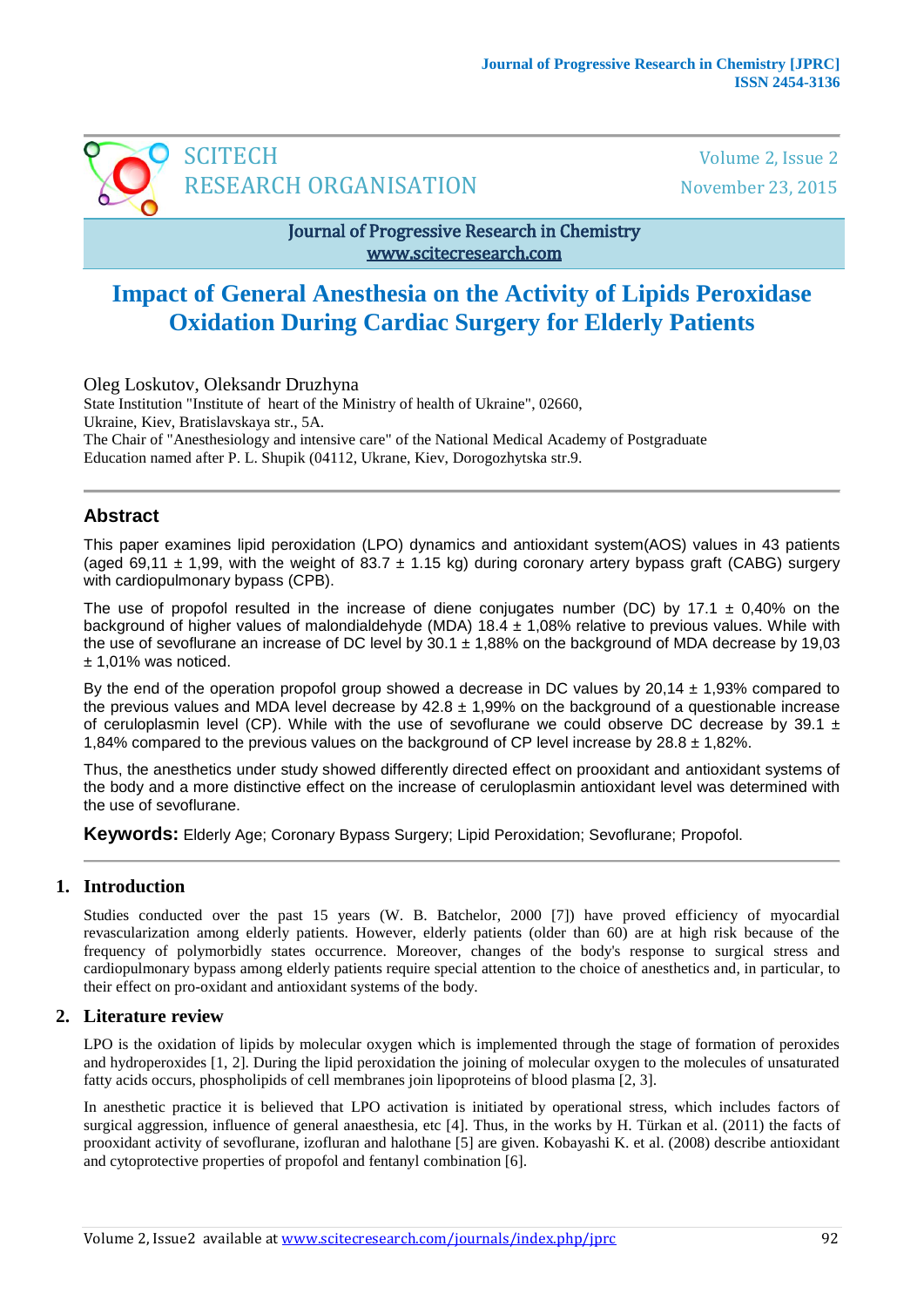However, until now in studies conducted in cardiac surgical practice none of the anaesthetics has shown its clear advantages as to its influence on AOS [5,6].

## **3. Methodology**

The purpose of the study was to evaluate the influence of different types of anesthesia on the dynamics of prooxidants and antioxidants at different stages of CABG surgery among patients of elderly and senile age.

The study included 43 patients with coronary heart disease (CHD), which on the basis of the state institution 'Institute of heart of the Ministry of health of Ukraine' (Kyiv) underwent CABG with the superimposition of three coronary anastomoses under the conditions of artificial blood circulation. The age of patients ranged from 62 to 78 years (average 69,11  $\pm$  1,99 years). The average weight of patients was 83,7  $\pm$  1,15 (from 69 to 114 kg).

For the study we selected the patients whose somatic state corresponded to 3 - 5 points of the European system of estimation of operative intervention risk among patients with coronary artery disease.

Depending on the type of anesthesia used the patients were divided into 2 groups. The first group ( $n = 22$ ) consisted of patients for whom sevoflurane was used as hypnotics (1.5 to 2.5 MAC).

In the second group of patients  $(n = 21)$  anesthesia was performed using continuous infusion of propofol at a target concentration of  $2.08 \pm 0.44$  mg/kg/hour.

For analgesia fentanyl (25 µg/kg during all the surgery process) was used in both groups. Relaxation was provided with pipecuronium bromide.

CPB was performed under the conditions of moderate hypothermia (central temperature from  $+28^{\circ}$ C to  $+30^{\circ}$ C). The performance of heart-lung machine during the perfusion period was 2.5 l/min/m2.

On the main stage of operation artificial electric cardiac fibrillation was used for local cardiac protection. It was carried out using the apparatus of the alternating current ("Shtocer", Germany). At this there was a natural perfusion of the coronary arteries due to blood circulation by the heart and lung machine.

Through the process DC, MDA, serum lipids oxidation degree (OD) were defined to determine the activity of oxidative stress. The content of primary peroxidation products LPO was determined by their extraction from the plasma using heptane-isopropanolamine mixture with the subsequent measurement of optical density at the wavelength of 233 and 218 nm, and expressed in DD233 and DD218 per 1 ml of plasma.

The state of antioxidant system in blood serum was measured by the level of extracellular adaptive antioxidant enzyme CP, which was determined spectrophotometrically.

Samples of patients blood serum for the study were taken three days before the surgery (stage I), at the beginning of surgery (stage II), before CPB (III stage), after CPB and restore coronary blood flow (stage IV) and at the end of the operation (stage V).

The analysis of obtained results was performed on a personal computer with use of applied programs "Excel 2007" and "Statistica 6". For all comparisons, p less than 0.05 is considered statistically significant.

#### **4. Data Analysis**

Data presented in Table 1, indicate that all the patients with ischemic heart disease had DC and MDA concentrations increased almost twice at their admission to the clinic.

During the period of anesthesia and before the beginning of CPB the dynamics of free radical oxidation indicators and changes in the antioxidant system were not observed.

However, at the fourth stage of the study there was an increase of DC level. Moreover, in the group where anesthesia was performed using propofol the increase of DC values was 17.1  $\pm$  0,40% compared to the previous values. It was by 22.9  $\pm$ 1,12% greater compared to the baseline values.

In the group of patients for whom sevoflurane was used the rise of the DC values compared to the previous indicators amounted to  $30.1 \pm 1,88\%$ .

At the V stage of the study the propofol group showed a decline in the values of DC by  $20.14 \pm 1.93\%$  compared to the previous ones, which reached almost to the original level. At the fifth stage of the research in the sevoflurane group of patients DC values decreased by  $39.1 \pm 1,84\%$  compared to the previous values.

The level of DC in this group was 7.6% less compared to similar values which were obtained in propofol group.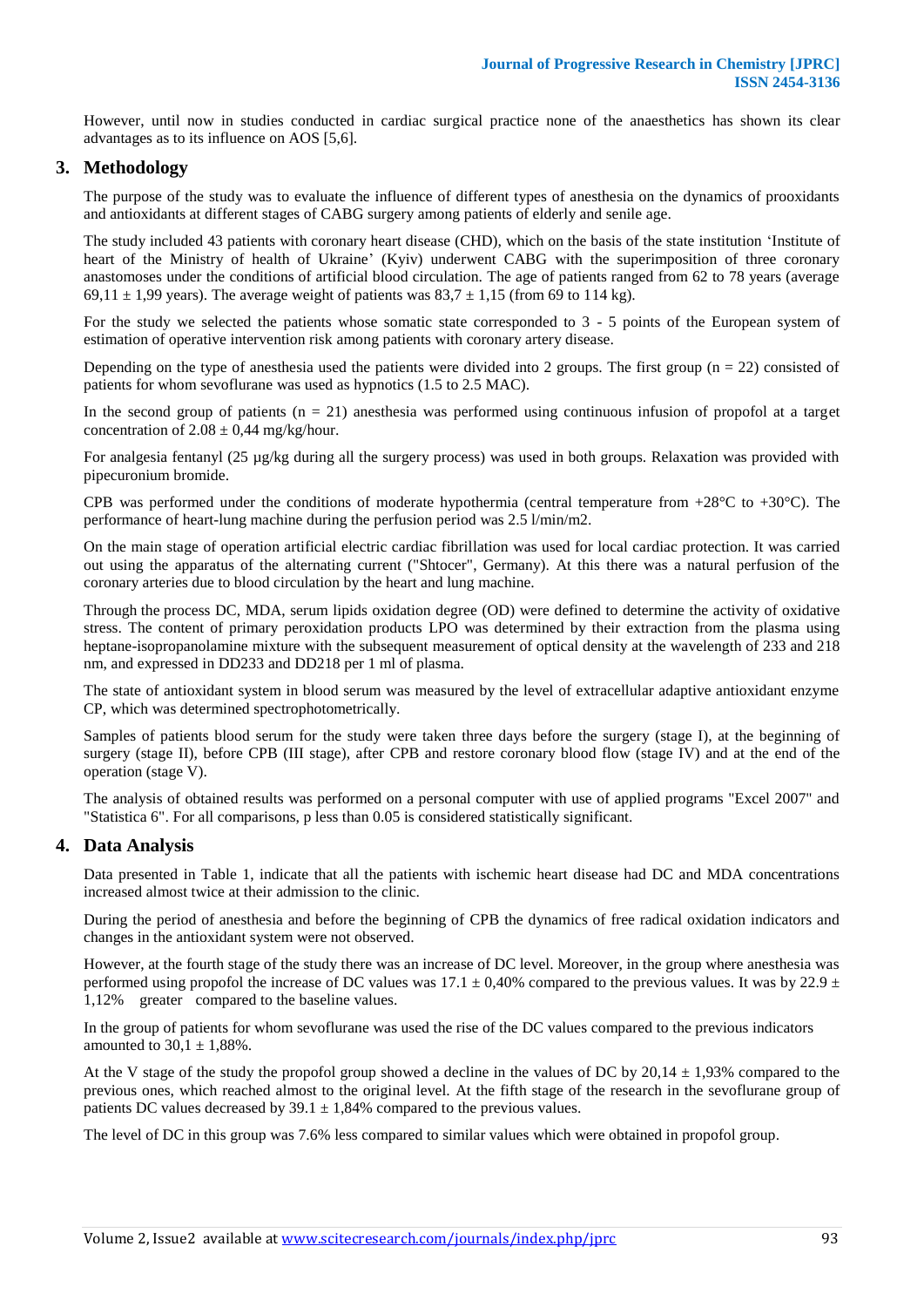In the process of MDA dynamics study statistical intergroup differences were not observed before the III stage in both groups. But in postperfusion period (stage IV of the studies) in propofol anesthesia group MDA increased by  $40.2 \pm$ 1,01% compared to the baseline indicators and by  $18.4 \pm 1,08\%$  compared to previous values.

In the group of patients for whom anesthesia with sevoflurane was used after the restoration of natural blood flow (stage IV) the values of MDA decreased compared to the previous values by  $19.03 \pm 1.01\%$ .

By the end of the operation the trend of MDA decrease acquired a reverse pattern: in the group of patients for whom propofol was used as hypnotic the percentage of reduced compared to the previous values and amounted to  $42.8 \pm 1,99\%$ . At the same time in sevoflurane group the percentage of MDA level reduction compared to the previous values was only  $9.83 \pm 0.15\%$ .

In the process of antioxidant system activity study which we tracked according to CP level it was noted that its value was changing unidirectionally decreasing significantly in both groups.

The greatest changes of CP values were observed at the fourth stage when in anesthetic propofol group they decreased by 17.2  $\pm$  1,01% compared to the previous values and by 23.3  $\pm$  1,89% compared to the baseline indicators. At that CP reduction was less noticeable in the group with sevoflurane anesthesia: compared to the previous values they decreased by  $6.6 \pm 0.51\%$ , and in comparison with the baseline indicators by  $11.4 \pm 1.01\%$ .

That is the lowest percentage of CP level decrease compared to previous values was observed in the group using sevoflurane as a hypnotic.

In this group by the end of the operation (V stage of the research) we could observe a bigger percentage increase of CP values, the increase of which towards the end of the surgery totaled  $28.8 \pm 1,82\%$  compared to the previous values and  $19.6 \pm 1,02\%$  compared to the baseline indicators.

Whereas in the group using propofol the increase of CP level at the fifth stage of the research amounted to  $8.1 \pm 1,04\%$ compared to the previous values.

| Dynamics of Lipid Peroxidation is the AS, Depending on the Type and Stage of Anesthesia (N=43) |                 |                                     |                   |                              |                       |                                           |                                                      |
|------------------------------------------------------------------------------------------------|-----------------|-------------------------------------|-------------------|------------------------------|-----------------------|-------------------------------------------|------------------------------------------------------|
| <b>Indicators</b>                                                                              | <b>Norm</b>     | <b>Type of</b><br><b>Anesthesia</b> | <b>Etap Study</b> |                              |                       |                                           |                                                      |
|                                                                                                |                 |                                     | <b>I</b> Stage    | <b>II</b> Stage              | <b>III</b> Stage      | <b>IV</b> Stage                           | <b>V</b> Stage                                       |
| $DC (\Delta D233(ml•mg))$                                                                      | $0,62{\pm}0,03$ | Propofol                            | $1,15 \pm 0,11^1$ | $1,20 \pm 0,04^1$            | $1,24 \pm 0,18^1$     | $1,49 \pm 0,40^{1,2}$ $1,19 \pm 0,12^{1}$ |                                                      |
|                                                                                                |                 | Sevoflurane                         | $1,20 \pm 0,08^1$ | $1,21 \pm 0,19^1$            | $1,27 \pm 0,14^1$     | $1,81 \pm 0,04^{1,2}$                     | $1,10 \pm 0,02^1$                                    |
| $MDA$ (nmol / ml)                                                                              | $1,24\pm0,07$   | Propofol                            | $2,15 \pm 0,09^1$ | $2,23 \pm 0,21^1$            | $2,93\pm0,22^{1,2}$   |                                           | $3,59\pm0,08^{1,2}$ $\left 2,05\pm0,19^{1,2}\right $ |
|                                                                                                |                 | Sevoflurane                         | $2,28 \pm 0,41^1$ | $2,32 \pm 0,09^1$            | $2,89 \pm 0,01^{1,2}$ |                                           | $2,34\pm0,11^{1,2}$ 2,11 $\pm$ 0,04 <sup>1,2</sup>   |
| Ox $(\Delta D233/\Delta D218)$                                                                 | $0,54\pm0,02$   | Propofol                            | $0,38 \pm 0,12^1$ | $0.40 \pm 0.09$ <sup>1</sup> | $0,44\pm0,07$         | $0,36 \pm 0,06$                           | $0,39 \pm 0,03$                                      |
|                                                                                                |                 | Sevoflurane                         | $0.34 \pm 0.02^1$ | $0.38 \pm 0.11^1$            | $0,43\pm0,02$         | $0,33\pm0,11$                             | $0,37 \pm 0,08^2$                                    |
| $CP$ (mg/100 ml)                                                                               | $31,8{\pm}2,1$  | Propofol                            | $31,4 \pm 1,12$   | $31,0 \pm 1,07$              | $29,1 \pm 1,09$       | $24,1 \pm 1,88^{1,2}$                     | $26.2 \pm 2.77$ <sup>1</sup>                         |
|                                                                                                |                 | Sevoflurane                         | $30,8 \pm 1,03$   | $29.9 \pm 1.02$              | $29,2{\pm}1,01$       | $27,3 \pm 0.99$ <sup>1</sup>              | $38.3 \pm 0.64^2$                                    |

Notes:  $1 - p \lt 0.05$  rules regarding state;  $2 - p \lt 0.05$  relatively preliminary stage.

DC – diene conjugates; MDA – malonic dialdehyde; Ox – the degree of lipid serum; CP – ceruloplasmin.

Stage I - initial (three days before the surgery); Stage II - the beginning of surgery; Stage III - before cardiopulmonary bypass; Stage IV - after cardiopulmonary bypass and restore coronary blood flow; Stage  $\bar{V}$  - the end of the operation.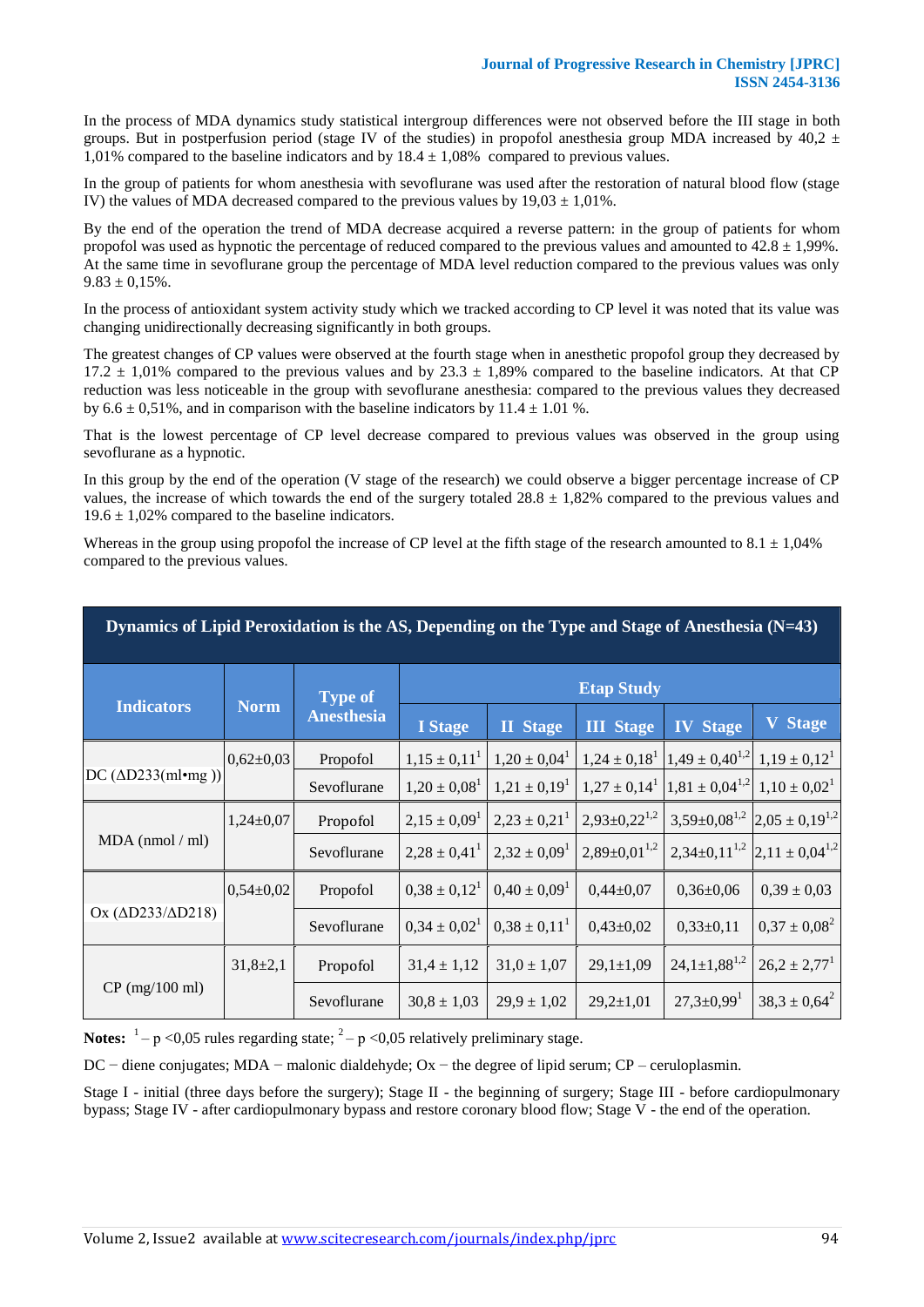## **5. Results**

In the study of DC dynamics under different types of anesthesia the following tendencies were observed:

- In postperfusion period an increase of DC values was observed and a smaller percentage increase compared to previous values was observed in the group with the use of propofol;
- By the end of the operation there was a decrease of DC values which was especially significant in sevoflurane group.

In MDA dynamics at different schemes of anesthesia we noted that at the stage of heart and lung machine switching off in propofol group there was a more significant growth of MDA, whereas in sevoflurane group there was a decline in these values. And at the stage of the surgery finishing in propofol group there was a more significant decrease of MDA values compared to the previous values if to compare with sevoflurane group.

The study of CP values dynamics showed that:

- CP value changed unidirectionally, decreasing significantly in both groups;
- The greatest percentage of these values reduction was observed in propofol group;
- The largest percentage of CP values increase by the end of surgery was observed when using sevoflurane.

In the dynamics of CO values there was no statistical difference in the inter-group values, although there were firm intergroup differences. At all the stages of the research CO level in both groups was below the normal values by  $27.7 \pm 10^{-10}$ 2,38% in average.

#### **6. Discussion**

Further research will be focused on the study of therapy methods at lipid peroxidation onset during surgery with artificial blood circulation among patients of elderly and senile age with coronary heart disease.

#### **7. Conclusion**

- Studied hypnotics (propofol and sevoflurane) had a differently directed effect on the prooxidant and antioxidant body systems of elderly and senile age patients.
- When using propofol in the scheme of anesthesia provision in postperfusion period there was a less significant increase of diene conjugates values on the background of a more significant increase of malondialdehyde level compared to the previous values. While with the use of sevoflurane in this period there was a more significant increase in the level of diene conjugates on the background of malonic dialdehyde decrease.
- When using propofol in the scheme of anesthesia provision by the end of the surgery there was a more significant decrease of malondialdehyde compared to previous values on the background of uncertain increase of ceruloplasmin level.
- When using sevoflurane as hypnotics by the end of the surgery there was a decrease of diene conjugates values on the background of a significant percentage increase of ceruloplasmin level.

#### **8. List of Abbreviations**

**LPO** - Lipid Peroxidation

**AOS** - Antioxidant System

**CABG** - Coronary Artery Bypass Graft

**CPB** – Cardiopulmonary Bypass

**DC** - Diene Conjugates Number

**MDA** - Malondialdehyde

**CP** - Ceruloplasmin Level

- **CHD** Coronary Heart Disease
- **OD** Oxidation Degree